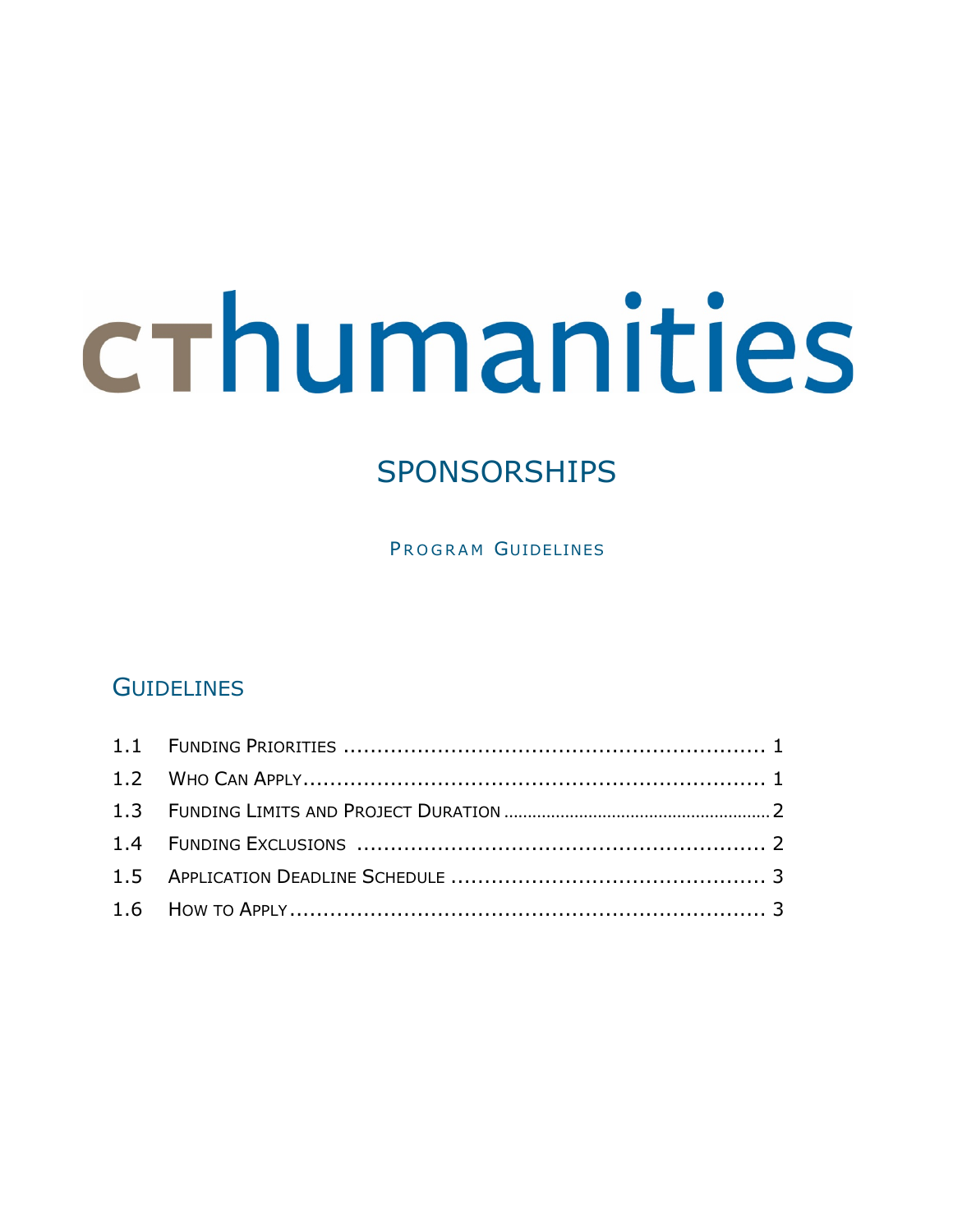#### **GUIDELINES**

Sponsorships support public humanities events, programs, and opportunities that help institutions serving the people of Connecticut explore and promote the enduring value of public humanities in our lives and civil society. CTH Sponsorships are intended to fund activities that align with [CTH's mission and strategic goals](https://cthumanities.org/our-story/strategic-plan/)  [and objectives,](https://cthumanities.org/our-story/strategic-plan/) with a goal of providing visibility and access to strategic audiences that are not currently being served by CTH through its normal grantmaking and other initiatives. CTH will provide funding up to \$2,000 for an organization's event in return for marketing visibility and exposure.<sup>[1](#page-1-0)</sup>

Sponsorships can support a variety of formats including events, conferences, scholarships, or awards. Regardless of project type, eligibility for consideration requires:

- Applicant be a 501(c)3 nonprofit, municipal, or Connecticut-recognized tribal nation organization
- Program to be sponsored is open and accessible to the general public
- Program serves Connecticut audiences and/or organizations

Before applying, organizations must contact CTH staff member Lian Partridge at [lpartridge@cthumanities.org](mailto:lpartridge@cthumanities.org) to discuss your sponsorship idea. Applications submitted without prior communication with CTH staff will not be considered.

Organizations may have only one (1) Sponsorship at a time. CTH must approve a final report on the first sponsorship prior to receiving a second award.

#### 1.1 FUNDING PRIORITIES

Connecticut Humanities (CTH) gives priority to Sponsorship requests that:

- Support events/programs with a large number of attendees or viewership
- Support activities that are free or low cost to attend
- Provide equitable access to the humanities or professional development opportunities for humanities-serving institutions
- Support underserved areas of the humanities (i.e., geographic, demographic, [humanities disciplines\)](https://cthumanities.org/our-story/what-are-the-humanities/)
- Support activities that meet [CTH priorities,](https://cthumanities.org/funding-priorities/) but whose structure and scholarship are not fitted for CTH's traditional granting program (e.g., **Quick Grants and [Implementation Grants\)](https://cthumanities.org/grants/project-implementation/)**
- Support organizations not recently funded by CTH grants

<span id="page-1-0"></span><sup>1.</sup> Requests for higher sponsorship support may be considered on a case-by-case basis and must be approved by CTH Staff prior to applying.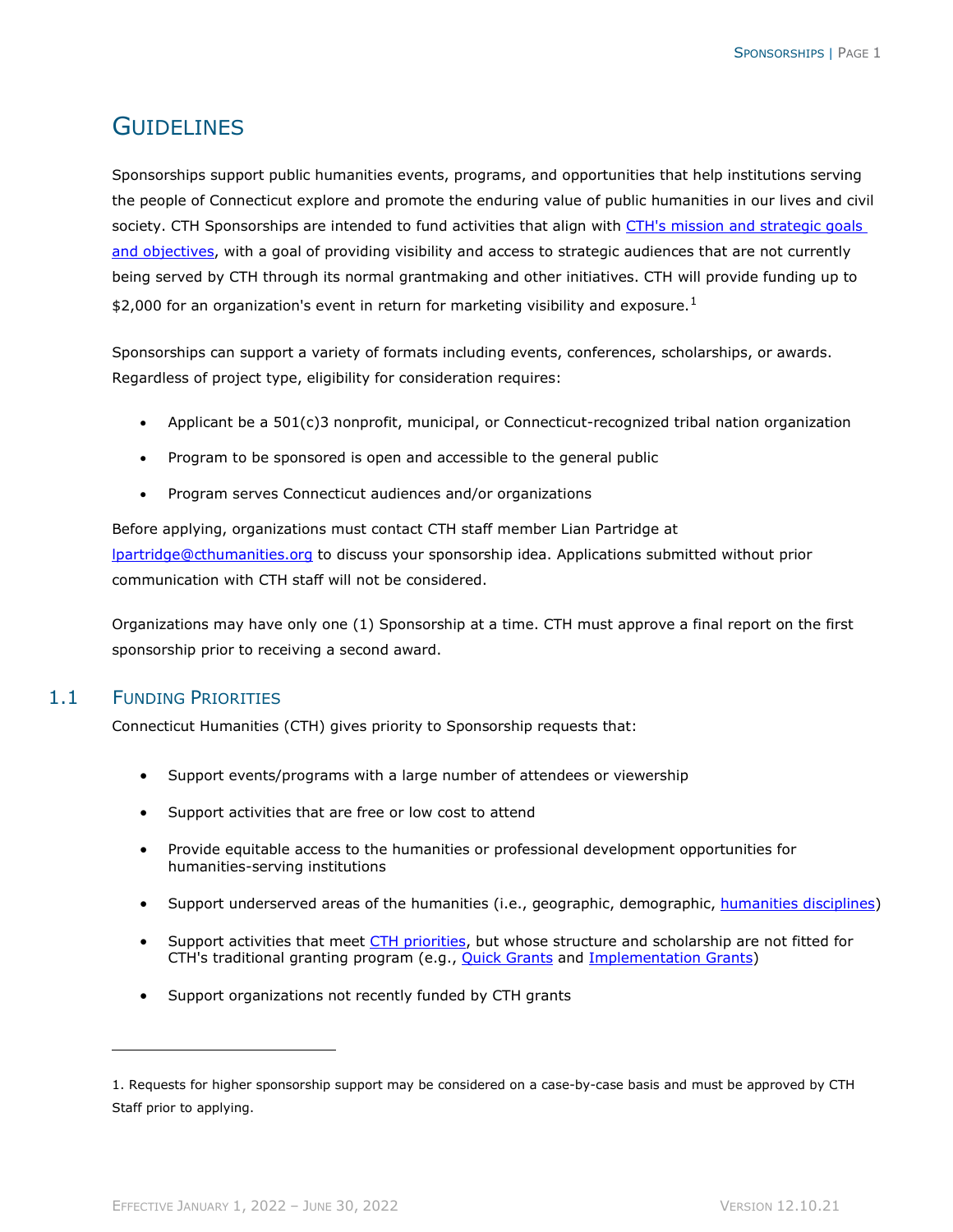#### 1.2 WHO CAN APPLY

An applicant organization must:

- Be incorporated in the state of Connecticut as a  $501(c)(3)$  nonprofit organization governed by a board of directors that meets regularly **OR** be a municipality in the state of Connecticut **OR** be a Connecticut-based federally or State recognized tribe
- Provide significant programs and/or services to the public on a regular basis, including open hours and special events; or function as a professional service organization that supports humanities program providers
- Be in compliance with all terms and conditions of previous Connecticut Humanities grants and sponsorships

The following are not eligible for funding:

- For-profit organizations
- Individuals
- Fiscally sponsored organizations or individuals
- Agencies of the state of Connecticut, including state universities, state parks and state historic sites
- Organizations not in compliance with terms and conditions of previous Connecticut Humanities grants

#### 1.3 FUNDING LIMITS AND SPONSORSHIP DURATION

Awards may not exceed \$2,000. Requests for higher sponsorship support may be considered on a case-bycase basis and must be approved by CTH Staff prior to submitting an application. All Sponsorship project periods are twelve (12) months in duration, beginning on the first day of the month following application submission. Sponsored events must start no sooner than two (2) months after application submission.

#### 1.4 FUNDING EXCLUSIONS

Sponsorship funding may not be used on any of the items listed below:

- Promotion of a particular political, religious, or ideological point of view
- Advocacy of a particular program of social or political action
- Support of specific public policies or legislation
- Lobbying
- Creation of musical compositions, dance, paintings, sculpture, poetry, short stories, novels or other artistic products
- Renovation, restoration, rehabilitation, or construction of historic sites
- Conservation treatments
- Book printing or publication
- Curricula for classes not accessible to the general public
- Endowments
- Individual fellowships, graduate education or university-based projects that require participants to register for academic credit
- Acquisition of artifacts, works of art or documents